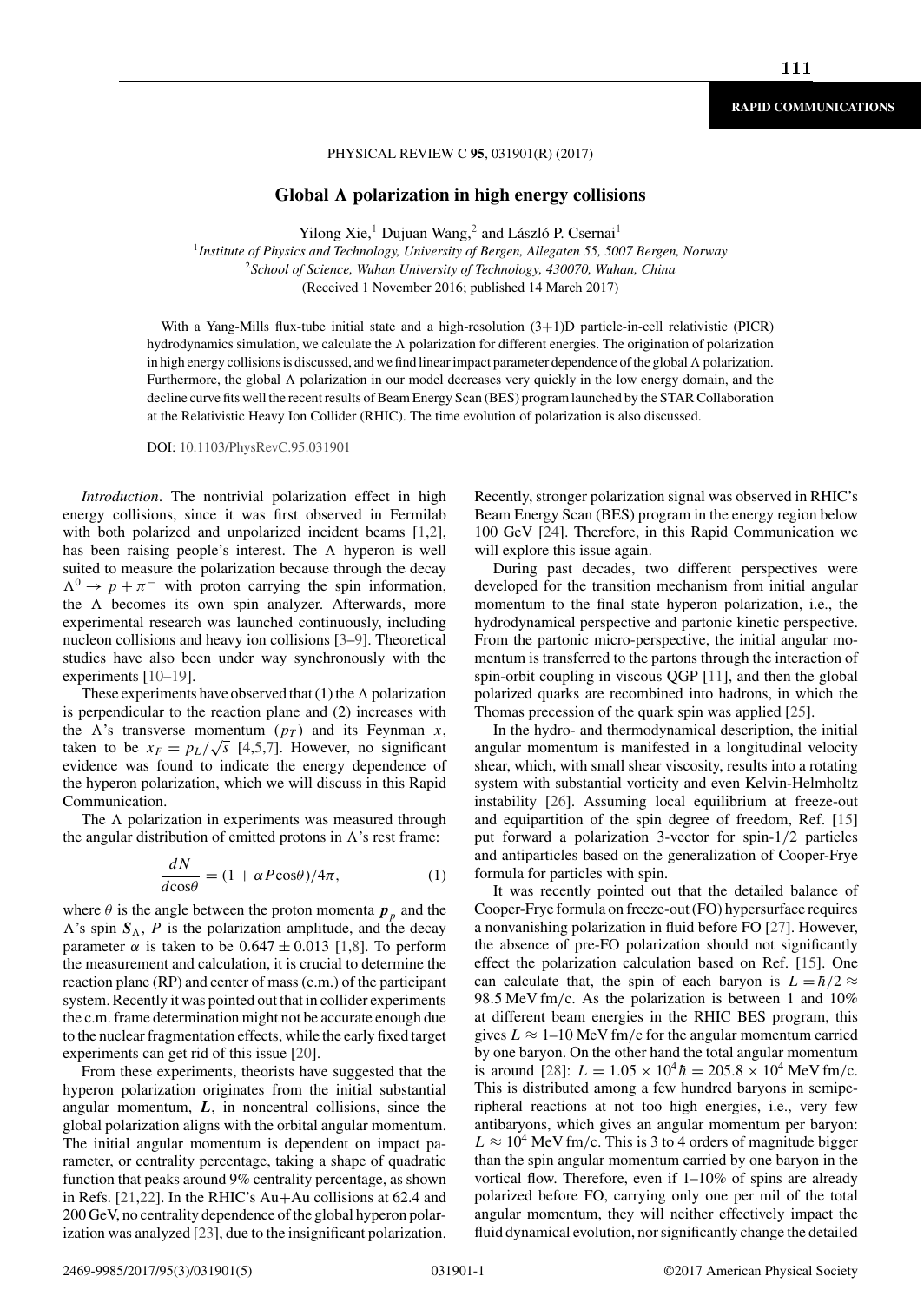# YILONG XIE, DUJUAN WANG, AND LÁSZLÓ P. CSERNAI PHYSICAL REVIEW C 95, 031901(R) (2017)

balance during FO process, thus keeping the validity of the polarization 3-vector in Ref. [15].

References [17,18] applied this polarization 3-vector to relativistic heavy ion collisions to explore the momentum space distribution of  $\Lambda$  polarization. However, the previously neglected second term of the polarization formula, which reflects the effect of system expansion, turned out to be not negligible. In this Rapid Communication, we will compute the complete  $\Lambda$  polarization, including both the first and second terms, for the Au+Au collisions in the same energy domain as the RHIC BES program.

- *polarization in hydrodynamic model*. The initial state we used here could naturally generate a longitudinal velocity shear [29,30], which leads to the hyperon polarization after the hydrodynamical evolution, simulated by a high-resolution computational fluid dynamic (CFD) calculation using the relativistic particle-in-cell (PICR) method. This initial state assumed a Yang-Mills field string tension between Lorentz contracted streaks after impact, and conserved the angular momentum both locally and globally. Both in the initial state and subsequent CFD simulation, the frequently used bag model equation of state (EoS) was applied:  $P = c_0^2 e^2 - \frac{4}{3}B$ , with constant  $c_0^2 = \frac{1}{3}$  and a fixed bag constant B [29–31]. The energy density takes the form  $e = \alpha T^4 + \beta T^2 + \gamma + B$ , where  $\alpha$ ,  $\beta$ ,  $\gamma$  are constants arising from the degeneracy factors for (anti)quarks and gluons. At freeze-out (FO) stage, the major part of FO hypersurface is assumed to be timelike, which entails small changes between the pre-FO and post-FO state, and thus the ideal gas phase space distribution can be applied [18,32].

The spatial part of polarization 3-vector for (anti) hyperon with mass  $m$  reads as  $[17-19]$ 

$$
\Pi(p) = \frac{\hbar \varepsilon}{8m} \frac{\int d\Sigma_{\lambda} p^{\lambda} n_F (\nabla \times \beta)}{\int d\Sigma_{\lambda} p^{\lambda} n_F} + \frac{\hbar \mathbf{p}}{8m} \times \frac{\int d\Sigma_{\lambda} p^{\lambda} n_F (\partial_t \beta + \nabla \beta^0)}{\int d\Sigma_{\lambda} p^{\lambda} n_F}, \qquad (2)
$$

where  $\beta^{\mu}(x) = (\beta^0, \beta) = [1/T(x)]u^{\mu}(x)$  is the inverse temperature four-vector field, and  $n_F(x,p)$  is the Fermi-Jüttner distribution of the  $\Lambda$ , that is  $1/(e^{\beta(x) \cdot p - \xi(x)} + 1)$ , being  $\xi(x) =$  $\mu(x)/T(x)$  with  $\mu$  being the  $\Lambda$ 's chemical potential and p its four-momentum.  $d\Sigma_{\lambda}$  is the freeze-out hypersurface element, for  $t =$  const. freeze-out,  $d\Sigma_{\lambda} p^{\lambda} \rightarrow dV \varepsilon$ , where  $\varepsilon = p^0$  is the  $\Lambda$ 's energy.

Here the *first term* reflects the classical vorticity effect  $(\nabla \times \beta)$ , and the *second term* arises from the expansion effect ( $\partial_t \beta$ ) and relativistic modification ( $\nabla \beta^0$ ). Noticing that the convention of  $\Pi(p)$  is normalized to 50%, i.e., Eq. (1), the value should be multiplied by 2 to keep in line with the polarization anisotropy in experimental studies, where the upper limit is 100%. This is unlike the previous studies  $[13,17–19]$ . Besides, Eq.  $(2)$  is calculated in the center-of-mass  $(c.m.)$  frame, and one can Lorentz boost it into  $\Lambda$ 's rest frame by the following formula:

$$
\mathbf{\Pi}_0(\mathbf{p}) = \mathbf{\Pi}(p) - \frac{\mathbf{p}}{p^0(p^0 + m)} \mathbf{\Pi}(p) \cdot \mathbf{p}.
$$
 (3)



FIG. 1. The y component (top) and the modulus (bottom) of the  $\Lambda$ polarization for momentum vectors in the transverse,  $[p_x, p_y]$ , plane at  $p_z = 0$ , for the Au+Au reaction at  $\sqrt{s_{NN}} = 11.5$  GeV. The figure is in the frame of the  $\Lambda$ . The impact parameter  $b = 0.7b_m = 0.7 \times 2R$ , where R is the radius of Au and  $b_m = 2R$  is the maximum value of b. The freeze-out time is  $6.25 = (2.5 + 4.75)$  fm/c, including 2.5 fm/c for initial state and 4.75 fm/c for hydroevolution.

The three components of the polarization 3-vectors,  $2\Pi(p_x, p_y)$  [or  $2\Pi_0(p_x, p_y)$ ], have different significance. As we pointed out in our earlier paper  $[19]$ , the x and y components of polarization,  $2\Pi_x$  and  $2\Pi_x$ , in transverse momentum space  $[p_x, p_y]$  are rather trivial and form a symmetric dipole structure, which results in vanishing global polarization along the  $x$  and  $y$  direction in the participant c.m. frame. Meanwhile, as expected, the  $-y$  directed polarization, aligned with the initial angular momentum, dominates the modulus of polarization 3-vector,  $2|\Pi_0(p_x, p_y)|$ . Figure 1 shows the dominant y component and the modulus of  $\Lambda$ polarization, in Au-Au collisions at 11.5 GeV. One can see that the top and bottom figures have similar structures and magnitudes, which indicates a trivial influence of the  $x$  and  $y$ components on the global polarization.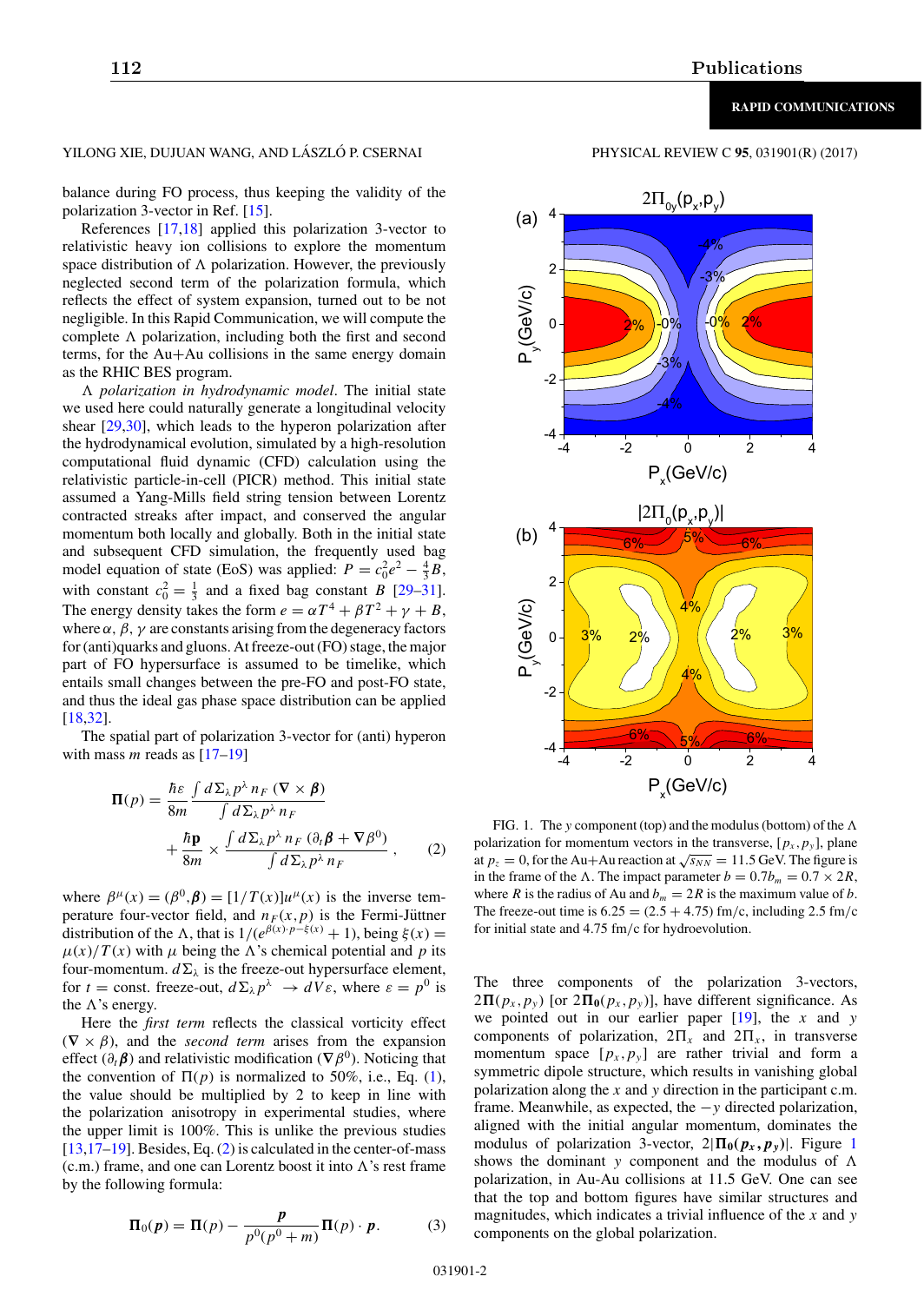GLOBAL A POLARIZATION IN HIGH ENERGY ...



FIG. 2. The linear dependence of global polarization,  $2(\Pi_{0y})_p$ , as a function of impact parameter ratio  $b_0$  at 11.5, 27.0, and 62.4 GeV.

Since the  $-y$  directed global  $\Lambda$  polarization in experimental results is averaged polarization over the  $\Lambda$ 's momentum space, we evaluated the average of the y component of the polarization  $\langle \Pi_{0y} \rangle_p$ . We integrated the y component of the obtained polarization,  $\Pi_{0v}$ , over the momentum space as follows:

$$
\langle \Pi_{0y} \rangle_p = \frac{\int dp \, dx \, \Pi_{0y}(p,x) n_F(x,p)}{\int dp \, dx \, n_F(x,p)}
$$

$$
= \frac{\int dp \, \Pi_{0y}(p) n_F(p)}{\int dp \, n_F(p)} \tag{4}
$$

to calculate the global polarization. The word global means averaging over phase space  $[x, p]$ . Besides, we replace the  $\langle \Pi_{0y} \rangle_p$  with  $-\langle \Pi_{0y} \rangle_p$ , since in experiments the angular momentum's direction, i.e., negative y direction, is the conventional direction for global polarization.

*Results and discussion*. According to the alignment of polarization and the system's angular momentum, theorists suggested attributing the polarization to the initial orbital angular momentum arising in noncentral collisions. References [21,22] have analytically deduced and schematically displayed the initial angular momentum in the reaction region as a function of impact parameter  $b$ , taking the form of quadratic function, which roughly peaks at  $b = 0.25b_m$  or  $0.3b<sub>m</sub>$ . If the angular momentum is translated into polarization without any other significant perturbative mechanism, one should also observe the polarization's dependence on impact parameter. In other words, the initial angular momentum of the participant system is initiated by the inequality of local nuclear density in the transverse plane, and this inequality is dependent on the impact parameter. Thus the initial impact parameter dependence of the late-state polarization should in principle be observed.

Figure 2 shows the global polarization of Au+Au collisions as a function of ratio of impact parameter  $b$  to Au's nuclear radius R, i.e.,  $b_0 = b/2R$ . One could see that the polarization at different energies indeed approximately takes a linear increase with the increase of impact parameter, except for 62.4 GeV, due to the vanishing polarization signals at relatively central collisions. This linear dependence clearly indicates that the

## PHYSICAL REVIEW C 95, 031901(R) (2017)

polarization in our model arises from the initial angular momentum. However, the polarization's linear dependence on b is somewhat different from the angular momentum's quadratic dependence on  $b$ . This is because the angular momentum  $L$  is an extensive quantity dependent on the system's mass, while the polarization  $\Pi$  is an intensive quantity.

An earlier  $\Lambda$  global polarization measurement by the STAR Collaboration in Au+Au collisions at 62.4 and 200 GeV had observed an insignificant indication of centrality dependence, due to the occurrence of negative polarization, as well as large error bars [9,33]. The result of opposite directed global polarization at different centralities would be weird, if we assume that polarization comes from the angular momentum. Besides, no experimental  $\Lambda$  polarization measurements before the present ones had observed the opposite-pointing direction of global  $\Lambda$  polarization [1–6]. This might be because of the inappropriate choice of momentum space. However, from Figs. 5 and 7 in Refs. [9,33] one could still see that the polarization signal becomes stronger at larger centrality, while at small centrality percentage (below 40%) the signal is weak and vanishing. Similar behavior occurs in our simulation results for 62.4 GeV; specifically the polarization value also vanishes when the centrality percentage goes below 20% and increases as the centrality increases.

The recently reported global  $\Lambda$  polarization observation in STAR's BES I program has shown a positive signal for both  $\Lambda$ and  $\bar{\Lambda}$ , and thus it is promising to eliminate the disturbing opposite polarization direction that occurred in previous experiments [1–6], and this confirms our predictions. Besides, the RHIC's Event Plane Detector (EPD), on upgrading for future BES II with higher EP resolution, will provide a better chance to determine the issue of centrality dependence of - polarization [34]. With experimental c.m. identification one could also verify the momentum dependence of the polarization as shown in Fig. 1.

The  $\Lambda$  polarization increases with its Feynman  $x_F =$  $p_L/\sqrt{s}$ , as well as transverse momentum  $p_T$ , had been observed in experiments and can be partly attributed to the



FIG. 3. The global polarization,  $2\langle\Pi_{0y}\rangle_p$ , in our PICR hydromodel (red circle) and STAR BES experiments (green triangle), at energies  $\sqrt{s}$  of 11.5, 14.5, 19.6, 27.0, 39.0, 62.4, and 200 GeV. The experimental data were extracted from Ref. [24], with solid triangle for  $\Lambda$  and hollow triangle for  $\bar{\Lambda}$ , dropping the error bars.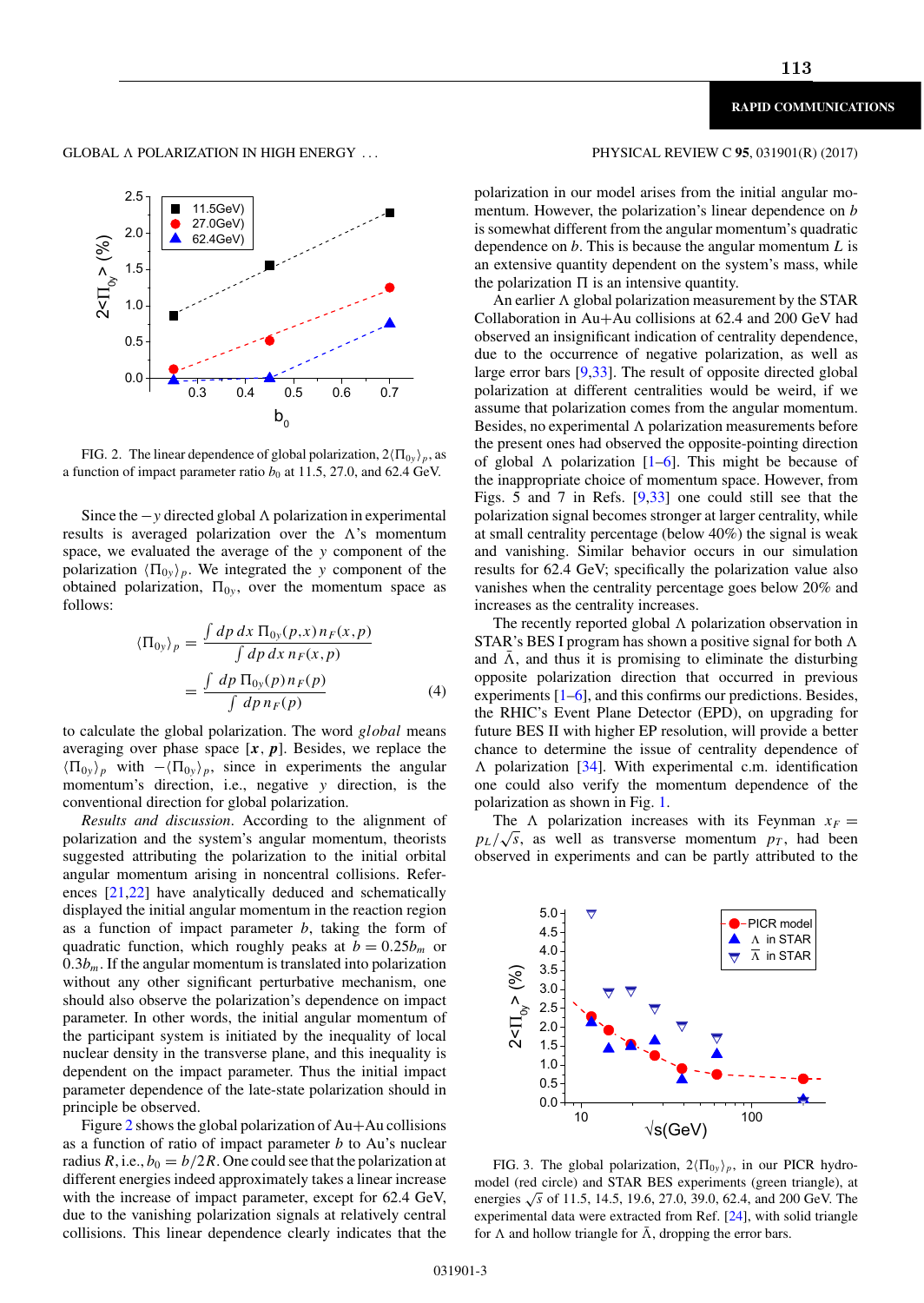## YILONG XIE, DUJUAN WANG, AND LÁSZLÓ P. CSERNAI PHYSICAL REVIEW C 95, 031901(R) (2017)



FIG. 4. The time evolution of global polarization,  $2\langle\Pi_{0y}\rangle_p$ , for energy  $\sqrt{s}$  = 11.5, 27, and 62.4 GeV.

 $s\bar{s}$  pair production mechanism. It was also predicated that the polarization should also depend on the collision energy  $\sqrt{s}$ , although early experiments did not find evident signals to confirm this [4,5,7]. Recently with an exploration to low energy domain between 7.7 and 27.0 GeV, the RHIC BES I program had successfully observed the energy dependence of  $\Lambda$  polarization with a higher EP resolution and better background extraction.

Using the PICR hydrodynamical model, we calculated the global  $\Lambda$  polarization at the following energies: 11.5, 14.5, 19.6, 27, 39, 62.4, and 200 GeV, and plotted them with red round symbols in Fig. 3. The impact parameter is  $b_0 = 0.7$ , i.e., the centrality is  $c = 49\%$ . For comparison the data of  $\Lambda$  and  $\bar{\Lambda}$  polarization from STAR (RHIC) were inserted into Fig. 3 with blue triangle symbols. One could see that our model fits fairly well the experimental data. Although the experimental  $\bar{\Lambda}$ polarization is larger than the  $\Lambda$  polarization, it will not change the averaged polarization very much, because the production ratio of  $\overline{\Lambda}$  to  $\Lambda$  is very small in high energy collisions [35].

Figure  $3$  clearly shows that  $\Lambda$  polarization is dependent on collision energy; it drops very quickly with increasing energy from 11.4 to 62.4 GeV and tends to saturate after 62.4 GeV. From a thermodynamical perspective, the polarization decreases with energy, and this can be attributed to the higher temperature in higher energy collisions. The drastic

ublications

thermal motion of particles will decrease the quark polarization rate, which according to Ref. [11] is inversely proportional to the collision energy. On the other hand, simulating results by a multi-phase transport (AMPT) model has shown that the averaged classical vorticity decreases with the collision energy [36,37], which, of course, leads to the decline of global  $\Lambda$  polarization.

It is also interesting to take a glance on the time evolution of  $\Lambda$  polarization, shown in Fig. 4. In this figure, the  $\Lambda$ polarization increases slowly at an early stage and then falls down very quickly. The negative polarization values that occur at 62.4 GeV after 10 fm/c demonstrate the loss of validity of the hydrodynamical model at late stages of system expansion, due to the large surface to volume ratio. Besides, at early stages, no  $\Lambda$ s are produced, so the climbing segment of the curves before 4 fm/c is not observable.

*Summary and conclusions*. With a Yang-Mills field initial state and a high resolution (3+1)D Particle-in-Cell Relativistic (PICR) hydrodynamics simulation, we calculate the  $\Lambda$  polarization for different low energies and different impact parameters. The polarization in high energy collisions originates from initial angular momentum or the inequality of local density between projectile and target, and both of them are sensitive to the impact parameter. Thus, we plotted the global polarization as a function of impact parameter  $b$ and a linear dependence on b was observed. We hope that after upgrading the Event Plane Detector, the STAR will provide higher resolution EP determination and centrality, to determine precisely the centrality dependence of global  $\Lambda$ polarization.

Furthermore, the global  $\Lambda$  polarization in our model decreases very quickly in the low energy domain, and the decline curve fits very well with the recent results of Beam Energy Scan (BES) program launched by STAR (RHIC). This is a very exciting new result, which indicates the significance of thermal vorticity and system expansion.

Finally, the time evolution of  $\Lambda$  polarization shows the limitation of hydrodynamical model at later stage of system expansion.

*Acknowledgments*. Enlightening discussions with Mike Lisa and Francesco Becattini are gratefully acknowledged. One of the authors, Y. L. Xie, is supported by the China Scholarship Council (China).

- [1] G. Bunce, R. Handler, R. March, P. Martin, L. Pondrom, and M. Sheaff, Phys. Rev. Lett. **36**, 1113 (1976).
- [2] A. Lesnik, D. M. Schwartzf, I. Ambats, E. Hayes, W. T. Meyer, C. E. W. Ward, T. M. Knasel, E. G. Swallow, R. Winston, II, and T. A. Romanowski, Phys. Rev. Lett. **35**, 770 (1975).
- [3] M. Anikina *et al.*, Z. Phys. C **25**, 1 (1984).
- [4] A. M. Smith *et al.* (R608 Collaboration), Phys. Lett. B **185**, 209 (1987).
- [5] E. J. Ramberg *et al.*, Phys. Lett. B **338**, 403 (1994).
- [6] A. Morelos *et al.* (E761 Collaboration), Phys. Rev. Lett. **71**, 2172 (1993).
- [7] I. Abt *et al.* (HERA-B Collaboration), Phys. Lett. B **638**, 415 (2006).
- [8] I. Selyuzhenkov *et al.* (STAR Collaboration), J. Phys. G: Nucl. Part. Phys. **32**, S557 (2006).
- [9] B. I. Abelev *et al.*, Phys. Rev. C **76**, 024915 (2007).
- [10] Z.-T. Liang and X.-N. Wang, Phys. Rev. Lett. **94**, 102301 (2005).
- [11] X.-G. Huang, P. Huovinen, and X.-N. Wang, Phys. Rev. C **84**, 054910 (2011).
- [12] B. Betz, M. Gyulassy, and G. Torrieri, Phys. Rev. C **76**, 044901 (2007).
- [13] F. Becattini, G. Inghirami, V. Rolando, A. Beraudo, L. D. Zanna, A. De Pace, M. Nardi, G. Pagliara, and V. Chandra, Eur. Phys. J. C **75**, 406 (2015).
- [14] A. D. Panagiotou, Phys. Rev. C **33**, 1999 (1986).
- [15] F. Becattini, V. Chandra, L. Del Zanna, and E. Grossi, Ann. Phys. **338**, 32 (2013).